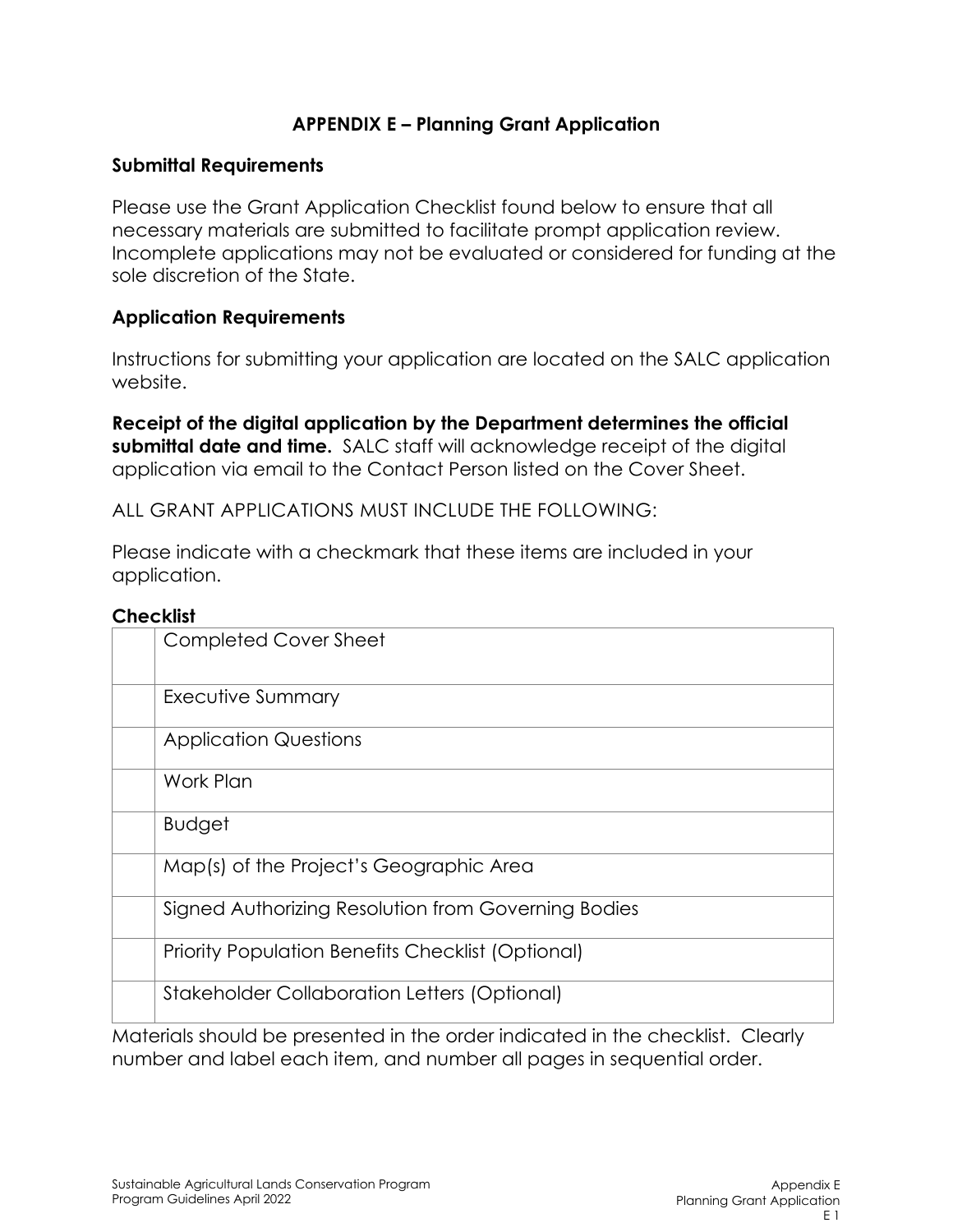Please do not submit additional materials that have not been specifically requested (e.g., press clippings or brochures) as they will not be considered during the evaluation.

## **Planning Grant Cover Sheet**

| Project Title                       |                                                       |
|-------------------------------------|-------------------------------------------------------|
| <b>Applicant Name</b>               |                                                       |
| Department/Office                   |                                                       |
| Federal Employer ID Number          |                                                       |
| <b>Mailing Address</b>              |                                                       |
| Project Title:                      |                                                       |
|                                     |                                                       |
| Location (County and/or             |                                                       |
| City)                               |                                                       |
| <b>Requesting Priority</b>          | Y N                                                   |
| <b>Population Benefits Status</b>   | If yes, you will need to submit a Priority Population |
|                                     |                                                       |
| (circle one)                        | Benefits Checklist with your application              |
| <b>Grant Request Amount</b>         | $\frac{1}{2}$                                         |
| <b>Matching Funds Pending</b>       | $\frac{1}{2}$                                         |
| <b>Matching Funds Committed</b>     | $\boldsymbol{\theta}$                                 |
| <b>Total Estimated Project Cost</b> | $\boldsymbol{\theta}$                                 |
|                                     |                                                       |
| <b>Contact Person</b>               |                                                       |
| Title                               |                                                       |
| <b>Phone Number</b>                 |                                                       |

### **Executive Summary**

This section (**1-page** maximum) will provide a brief overview of:

- Describe the planning project(s) being proposed.
- Why the proposed project is an appropriate planning project for protecting agricultural lands in your jurisdiction.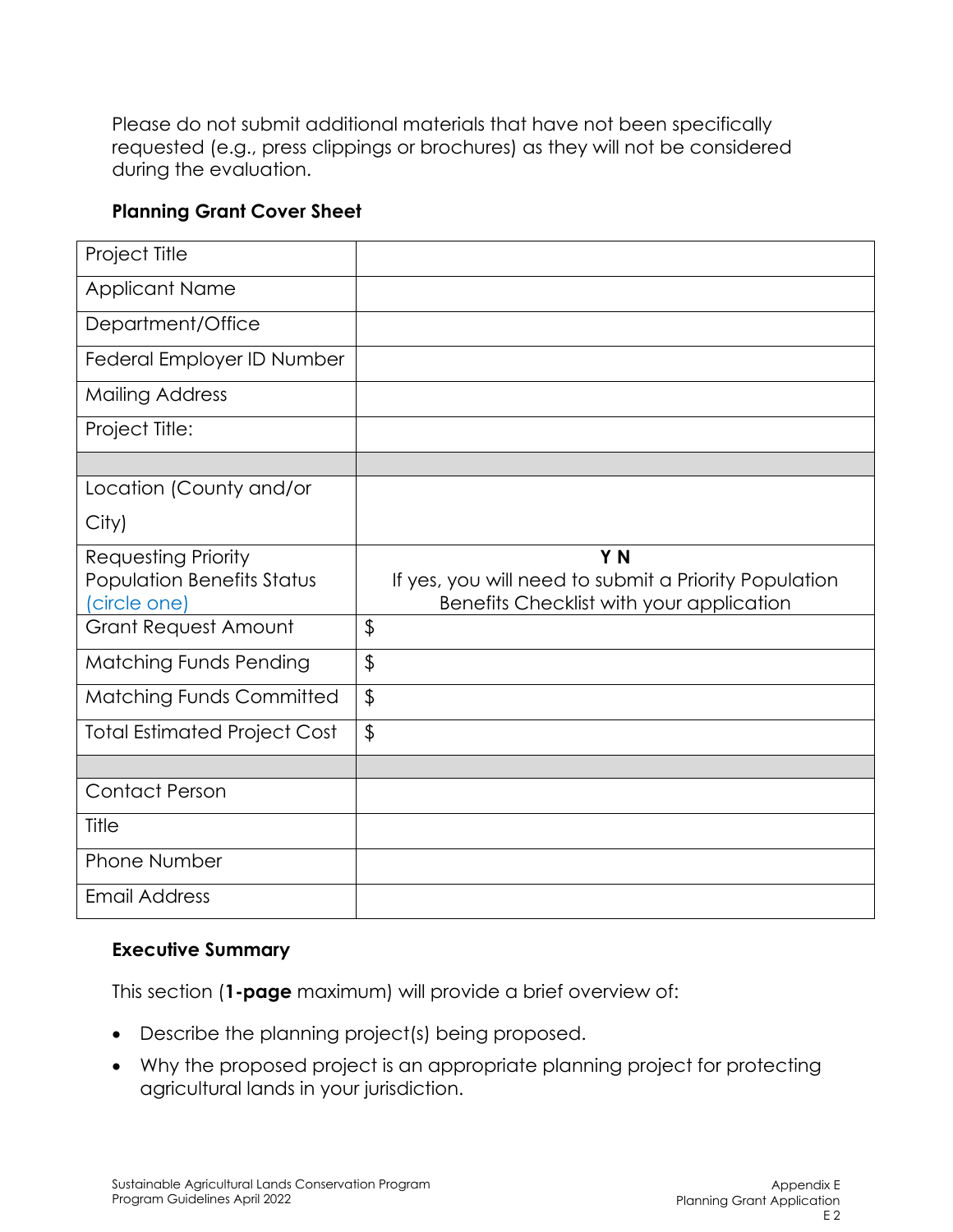- Who are participating stakeholders and how will they be incorporated into the plan.
- Any critical deadlines.

# **Application Questions**

The questions below are designed to solicit specific facts regarding how the proposal addresses the SALC goals and objectives. Please respond to all questions in the order listed and clearly label each question and answer. Points will be attributed to each section and not to individual questions. If a question does not apply to your proposed work, indicate that it is not applicable ("N/A"). Please limit your response to **ten (10)** pages.

- 1. Are you a county, city, local area formation commission, council of government, municipal planning organization, regional transportation planning agency, groundwater sustainability agency, or special district with land use or transportation planning authority, or a federally recognized California Native American tribe or a nonfederally recognized California Native American tribe that is on the contact list maintained by the Native American Heritage Commission?
- 2. Are you a Resource Conservation District, special districts with a mission related to agricultural preservation, academic institutions, land trusts and other agricultural non-profit organizations? Have you partnered with one or more of the organizations listed above? Will you be able to provide evidence by the time of the application that one or more of the organizations listed above will enter into a memorandum of understanding for the project demonstrating support for the project and SALC's purposes, detailing the partners roles in the project and that the partners will consider adopting the plan resulting from the project.
- 3. Describe the proposed planning project. Include details such as the anticipated outcome and deliverables are expected; agricultural land base, economy, and regional food systems and infrastructure within the project area; amount and quality of agricultural land that can be expected to receive protection through the proposed project. Include maps of important farmland, jurisdictional boundaries, and other pertinent data that would portray the project scope (as attachments to the application).
- 4. Why and to what extent agricultural land is being converted to other uses within project area? To what extent those conversion risks are expected to continue? How will the proposed project address those conversion risks?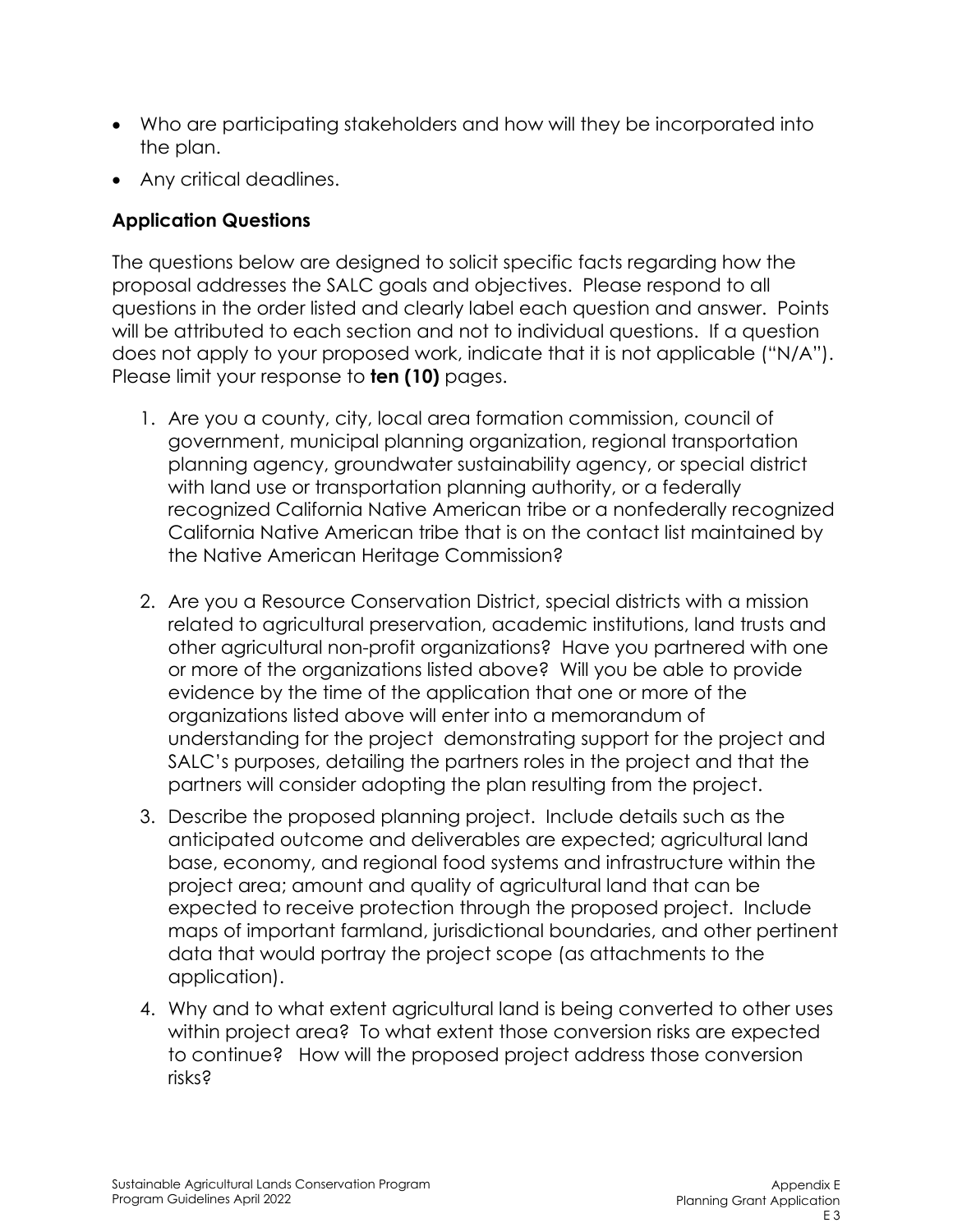- 5. How will the project avoid or reduce greenhouse gas emissions?
- 6. How will the proposed project implement an adopted or draft Sustainable Communities Strategy or, if a Sustainable Communities Strategy is not required for a region by law, a regional plan that includes policies and programs to reduce greenhouse gas emissions? Provide references to the specific goals, objectives, or policies that the project supports.
- 7. How is the proposed plan consistent with [California's Planning Priorities?](https://leginfo.legislature.ca.gov/faces/codes_displaySection.xhtml?lawCode=GOV§ionNum=65041.1)
- 8. What economic, environmental, public health, cultural or other cobenefits that would arise from the project? How will those co-benefits be measured?
- 9. How will the project benefit priority populations; beginning or Veteran farmers and ranchers; residents of disadvantaged or low-income communities; or federally recognized California Native American tribe or a nonfederally recognized California Native American tribe that is on the contact list maintained by the Native American Heritage Commission and/or a priority population?
- 10.How will the proposal complement other efforts in the region, including comprehensive planning efforts (e.g., Greenprints, general or special plan objectives or goals), and agricultural land use policies (e.g., Williamson Act)? How would the project leverage other permanently protected lands to promote location and resource-efficient development?
- 11.What is the applicant's agency's experience in developing and implementing similar projects? Are there the internal resources and capacity to complete the proposed work or will consultants or contractors be required? Are there the professional staff qualified to develop and successfully implement the proposal? If not, please describe how you will the applicant acquire this expertise.
- 12.Which stakeholders will participate in the proposed project? How will these stakeholders participate?

# **Work Plan**

Applicants must provide a detailed work plan that specifies the tasks, sub-tasks and deliverables that will be performed including a schedule and cost estimates. The cost estimate and schedule should be of sufficient detail to allow assessment of the applicant's progress through the work plan at regular intervals. Cost estimates should be consistent with the budget. If awarded funding, this work plan will be incorporated into the Grant Agreement.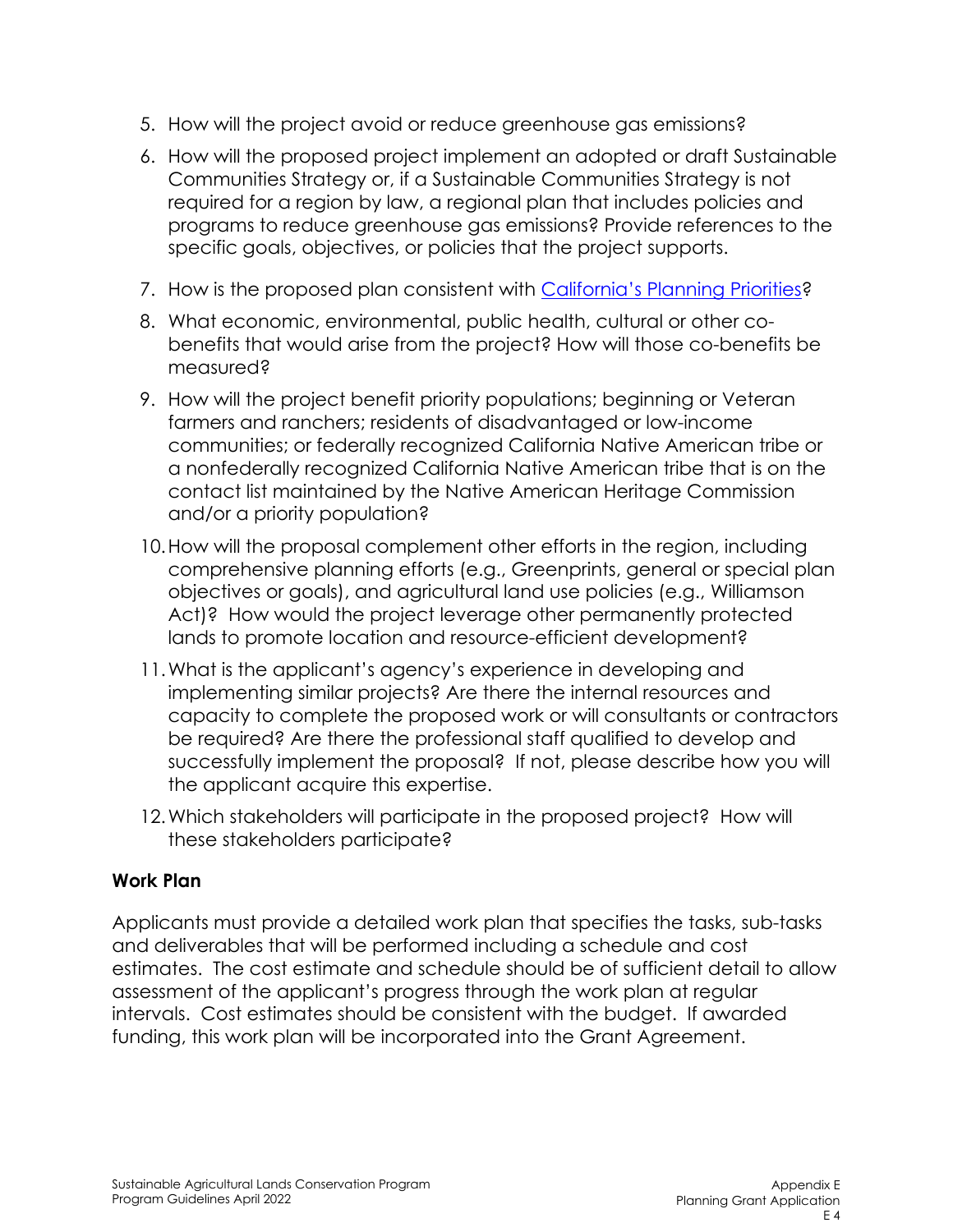# **Budget**

This section will identify the total estimated project cost using the budget table below. The total estimated cost should be broken down to clearly delineate grant funds requested and match funding. Additional rows may be added to each section as appropriate. All costs must be eligible. If awarded funding, this Budget will be incorporated into the Grant Agreement.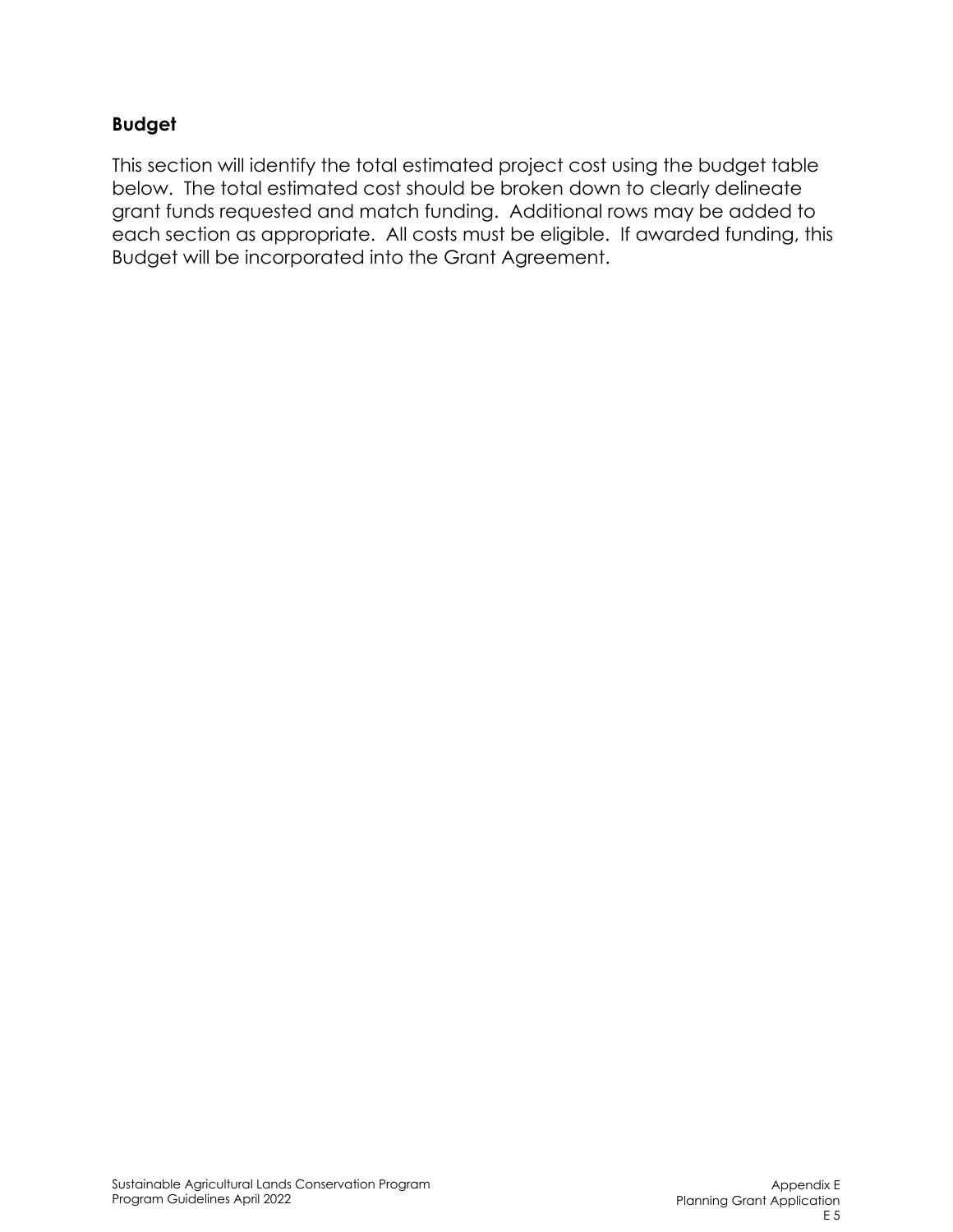|                                               |                 | Program         |                                      |                                    |                                                                 |  |  |
|-----------------------------------------------|-----------------|-----------------|--------------------------------------|------------------------------------|-----------------------------------------------------------------|--|--|
|                                               | <b>Units</b>    | Rate            | Reimbursement                        | Grantee                            | Grand                                                           |  |  |
| <b>Budget Item</b>                            | (if applicable) | (if applicable) | <b>Request</b>                       | <b>Match</b>                       | <b>Total</b>                                                    |  |  |
| Task 1                                        | (#hours)        | $($ \$/hour)    |                                      |                                    |                                                                 |  |  |
|                                               |                 |                 |                                      |                                    |                                                                 |  |  |
|                                               |                 |                 | \$<br>$\overline{\phantom{a}}$       |                                    | \$<br>$\overline{\phantom{a}}$                                  |  |  |
|                                               |                 |                 | \$<br>$\overline{\phantom{a}}$       |                                    | $\boldsymbol{\mathsf{S}}$<br>$\overline{\phantom{a}}$           |  |  |
|                                               |                 |                 | \$<br>$\overline{\phantom{a}}$       |                                    | \$<br>$\bar{\phantom{a}}$                                       |  |  |
|                                               |                 |                 | \$<br>$\overline{\phantom{a}}$       |                                    | $\boldsymbol{\zeta}$<br>$\Box$                                  |  |  |
|                                               |                 |                 | \$<br>$\overline{\phantom{a}}$       |                                    | $\boldsymbol{\zeta}$<br>$\overline{\phantom{a}}$                |  |  |
|                                               |                 |                 | \$<br>$\overline{\phantom{a}}$       |                                    | $\boldsymbol{\zeta}$<br>÷,                                      |  |  |
|                                               |                 |                 | \$<br>$\overline{\phantom{a}}$       |                                    | \$<br>$\overline{\phantom{a}}$                                  |  |  |
| Subtotal                                      |                 |                 | \$<br>÷,                             |                                    | \$<br>$\Box$                                                    |  |  |
| Task <sub>2</sub><br>$($ \$/hour)<br>(#hours) |                 |                 |                                      |                                    |                                                                 |  |  |
|                                               |                 |                 | \$<br>$\blacksquare$                 |                                    | \$<br>$\blacksquare$                                            |  |  |
|                                               |                 |                 | \$<br>$\overline{\phantom{a}}$       |                                    | \$<br>$\overline{\phantom{a}}$                                  |  |  |
|                                               |                 |                 | \$<br>$\overline{\phantom{a}}$       |                                    | \$<br>÷,                                                        |  |  |
|                                               |                 |                 | \$<br>$\overline{\phantom{a}}$       |                                    | \$<br>$\overline{\phantom{a}}$                                  |  |  |
|                                               |                 |                 | \$<br>$\overline{\phantom{a}}$       |                                    | \$<br>÷,                                                        |  |  |
|                                               |                 |                 | \$<br>$\overline{\phantom{a}}$       |                                    | \$<br>÷,                                                        |  |  |
|                                               |                 |                 | \$<br>$\overline{\phantom{a}}$       |                                    | \$<br>$\overline{\phantom{a}}$                                  |  |  |
| Subtotal                                      |                 |                 | \$<br>$\overline{\phantom{a}}$       |                                    | $\boldsymbol{\zeta}$<br>$\overline{\phantom{a}}$                |  |  |
| Task <sub>3</sub>                             | (#hours)        | $($ \$/hour)    |                                      |                                    |                                                                 |  |  |
|                                               |                 |                 | \$<br>$\overline{\phantom{a}}$       |                                    | \$<br>$\overline{\phantom{a}}$                                  |  |  |
|                                               |                 |                 | \$<br>$\overline{\phantom{a}}$       |                                    | \$<br>$\Box$                                                    |  |  |
|                                               |                 |                 | \$<br>$\overline{\phantom{a}}$       |                                    | \$<br>$\overline{\phantom{a}}$                                  |  |  |
|                                               |                 |                 | \$<br>$\overline{\phantom{a}}$       |                                    | $\boldsymbol{\mathsf{S}}$<br>÷,                                 |  |  |
|                                               |                 |                 | \$<br>$\overline{\phantom{a}}$       |                                    | \$<br>$\Box$                                                    |  |  |
|                                               |                 |                 | \$<br>$\overline{\phantom{a}}$       |                                    | \$<br>$\Box$                                                    |  |  |
|                                               |                 |                 | \$<br>$\overline{\phantom{a}}$       |                                    | $\boldsymbol{\zeta}$<br>$\overline{\phantom{a}}$                |  |  |
| Subtotal                                      |                 |                 | \$<br>$\overline{\phantom{a}}$       |                                    | $\boldsymbol{\dot{\varsigma}}$<br>$\Box$                        |  |  |
| Task 4                                        | (#hours)        | $($ \$/hour)    |                                      |                                    |                                                                 |  |  |
|                                               |                 |                 | \$<br>$\overline{\phantom{a}}$<br>-- |                                    | $\mathsf{\$}$<br>Ė,                                             |  |  |
|                                               |                 |                 | \$<br>$\blacksquare$                 |                                    | $\overline{\boldsymbol{\varsigma}}$<br>$\overline{\phantom{a}}$ |  |  |
|                                               |                 |                 | \$<br>$\overline{\phantom{a}}$       |                                    | \$<br>$\overline{\phantom{a}}$                                  |  |  |
|                                               |                 |                 | \$<br>$\overline{\phantom{a}}$       |                                    | \$<br>÷,                                                        |  |  |
|                                               |                 |                 | \$<br>$\overline{\phantom{a}}$       |                                    | \$<br>÷,                                                        |  |  |
|                                               |                 |                 | \$<br>$\overline{\phantom{a}}$       |                                    | $\boldsymbol{\zeta}$<br>$\Box$                                  |  |  |
|                                               |                 |                 | \$<br>$\overline{\phantom{a}}$       |                                    | \$<br>$\overline{\phantom{a}}$                                  |  |  |
| Subtotal                                      |                 |                 | \$<br>$\overline{\phantom{a}}$       |                                    | \$<br>$\Box$                                                    |  |  |
| Task 5                                        | (#hours)        | $($ \$/hour)    |                                      |                                    |                                                                 |  |  |
|                                               |                 |                 | \$<br>$\overline{\phantom{a}}$       |                                    | \$<br>$\overline{\phantom{a}}$                                  |  |  |
|                                               |                 |                 | \$<br>$\overline{\phantom{a}}$       |                                    | \$<br>$\overline{\phantom{a}}$                                  |  |  |
|                                               |                 |                 | \$<br>$\overline{\phantom{a}}$       |                                    | $\boldsymbol{\zeta}$<br>$\Box$                                  |  |  |
|                                               |                 |                 | \$<br>$\overline{\phantom{a}}$       |                                    | \$<br>$\overline{\phantom{a}}$                                  |  |  |
|                                               |                 |                 | \$<br>$\overline{\phantom{a}}$       |                                    | \$<br>$\sim$                                                    |  |  |
|                                               |                 |                 | \$<br>$\overline{\phantom{a}}$       |                                    | $\boldsymbol{\zeta}$<br>$\mathbb{Z}^2$                          |  |  |
|                                               |                 |                 | \$<br>$\overline{\phantom{a}}$       |                                    | \$<br>$\overline{\phantom{a}}$                                  |  |  |
| Subtotal                                      |                 |                 | \$<br>$\overline{\phantom{a}}$       |                                    | \$<br>$\overline{\phantom{a}}$                                  |  |  |
| <b>Other Direct Costs</b>                     | $(H$ hours)     | $($ \$/hour)    |                                      |                                    |                                                                 |  |  |
|                                               |                 |                 | \$<br>$\overline{\phantom{a}}$       |                                    | \$<br>$\overline{\phantom{a}}$                                  |  |  |
|                                               |                 |                 | \$<br>$\overline{\phantom{a}}$       |                                    | \$<br>$\sim$                                                    |  |  |
|                                               |                 |                 | \$<br>$\overline{\phantom{a}}$       |                                    | \$<br>$\sim$                                                    |  |  |
|                                               |                 |                 | \$<br>$\overline{\phantom{a}}$       |                                    | \$<br>$\overline{\phantom{a}}$                                  |  |  |
|                                               |                 |                 | \$<br>$\overline{\phantom{a}}$       |                                    | \$<br>$\overline{\phantom{a}}$                                  |  |  |
|                                               |                 |                 | \$<br>$\overline{\phantom{a}}$       |                                    | \$<br>$\overline{\phantom{a}}$                                  |  |  |
|                                               |                 |                 | \$<br>$\overline{\phantom{a}}$       |                                    | \$<br>$\blacksquare$                                            |  |  |
| Subtotal                                      |                 |                 | \$<br>$\overline{\phantom{a}}$       |                                    | \$<br>$\sim$                                                    |  |  |
| <b>Grand Total</b>                            |                 |                 | \$<br>$\blacksquare$                 | \$<br>$\qquad \qquad \blacksquare$ |                                                                 |  |  |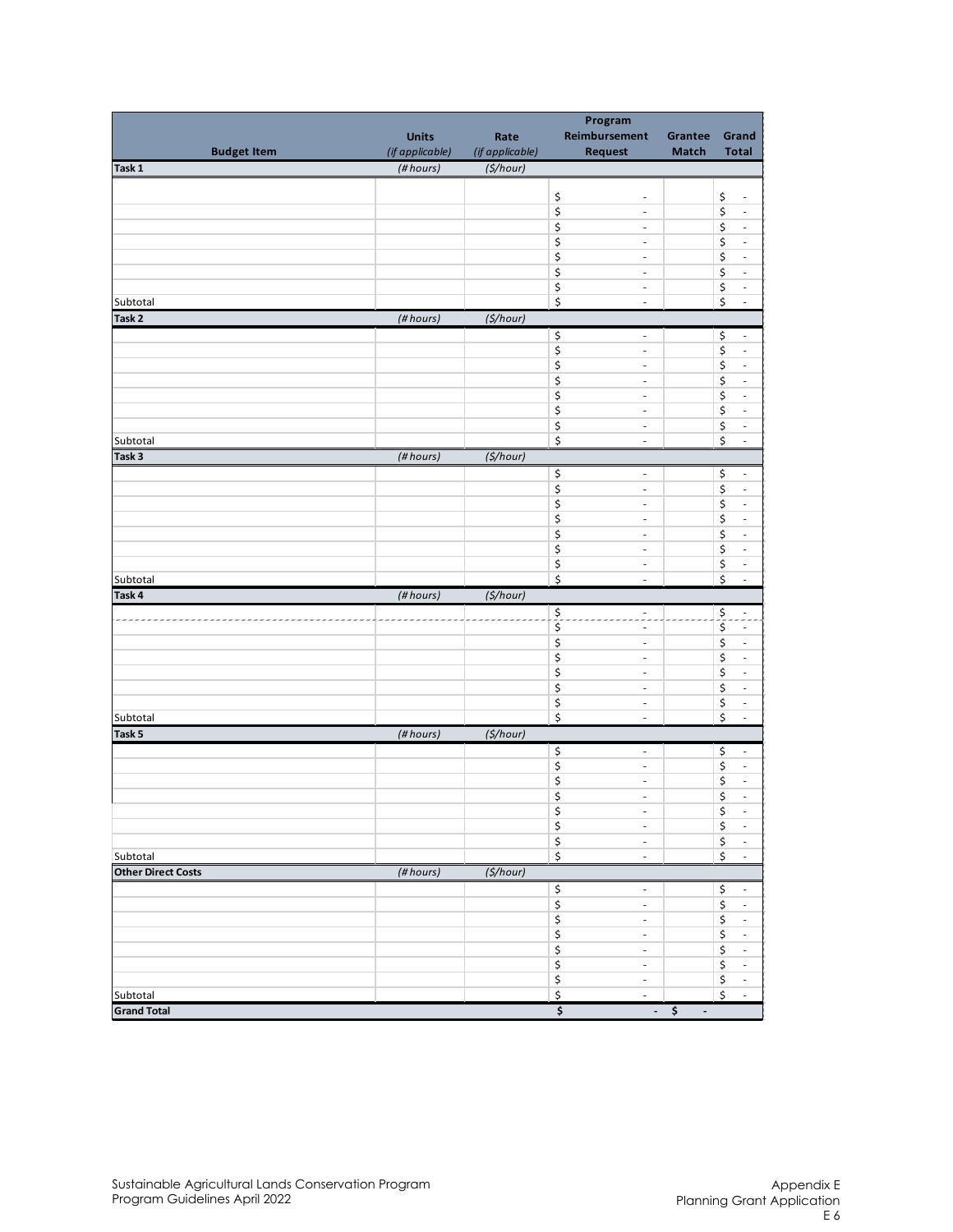# **Map(s) of the Project Geographic Area**

Applicants must provide a map or image depicting the area to be covered by the proposed plan. The map should generally depict the area, including the extent of its agricultural resources, urban and/or rural land uses, and any ancillary map data to support the need for the proposal. Maps or images must print into an  $8\frac{1}{2}$ " x 11" piece of paper.

Geographic information system (GIS) data or Google Earth (.kmz) files may be submitted along with digital map products.

### **Signed Authorizing Resolution**

Applicants must submit a signed Resolution of Support authorizing work to be completed under the proposal. The resolution must:

- **o** Approve the filing of an application for the proposed project;
- **o** Certify that the Applicant understands the assurances and certification in the application;
- **o** Certify that the Applicant will have sufficient funds to meet the match requirement;
- **o** Certify that the Applicant will work towards the California's Planning Priorities;
- **o** Authorize entrance into a grant agreement with the Department for the project and agree to accept the template included in the Guidelines; and,
- **o** Authorize a designated individual, or designee, as agent to accept the award of grant funding and to, execute and submit all documents including, but not limited to applications, agreements, payment requests and so on, which may be necessary for development of the plan.
- **o** If the application is from an entity other than county, city, local area formation commission, council of government, municipal planning organization, regional transportation planning agency, groundwater sustainability agency, or special district with land use or transportation planning authority, and federally recognized California Native American tribe or a nonfederally recognized California Native American tribe that is on the contact list maintained by the Native American Heritage Commission, then the resolution must also include a statement the applicant will enter into a memorandum of understanding with one of those entities.

The resolution must provide acknowledgement that the Applicant understands and accepts that they must cover the costs to complete work related to the development and execution of the planning project until reimbursement by the State.